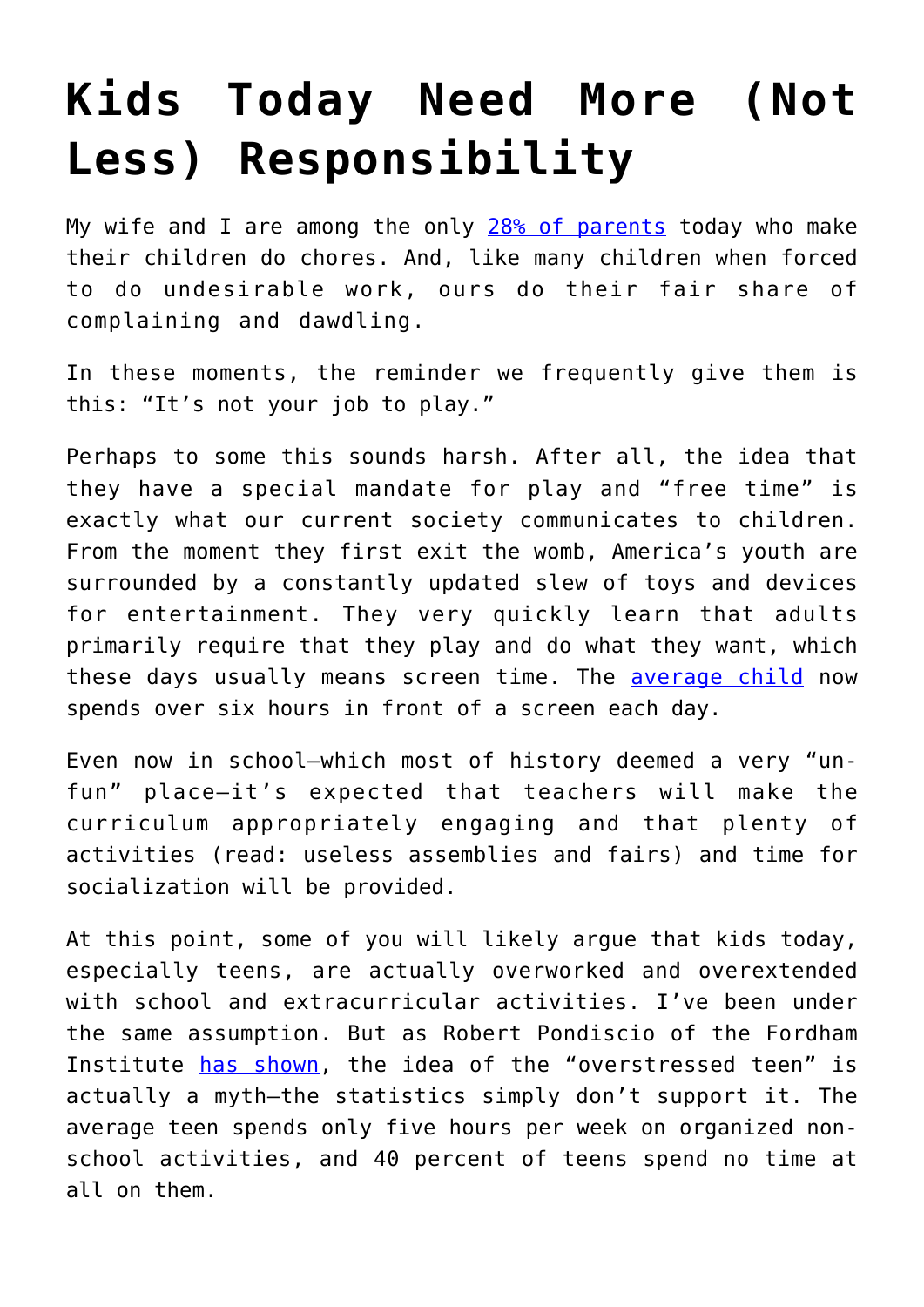In America society, as many of you know, the expectation to play doesn't end when children make the transition into adulthood. Colleges today spend a lot of money on student activity centers and marketing their campuses as places to have fun "experiences." And college students today [spend only](https://www.intellectualtakeout.org/blog/todays-college-students-arent-studying) [half as much time](https://www.intellectualtakeout.org/blog/todays-college-students-arent-studying) (12 hours per week) studying as their counterparts 50 years ago. After graduation, people find themselves thrust into a culture whose philosophy is summed up by the phrase "Work Hard, Play Hard," and where status is partially linked to one's participation in outdoor activities, attendance at sporting events, and taking of vacations. (In case you haven't noticed, "playing" according to our culture's current definition can cost a lot of money.)

Don't get me wrong: I'm certainly not against play. You'd have to be crazy to not believe that having free time is healthy for both children and adults.

But it seems that our current society has a manic obsession with setting aside huge amounts of time for play and a fear of loading children down with "too much responsibility." And this obsession and fear has been extended into adulthood.

The reality is that in previous ages this was not the case. Childhood was not an island unto itself. Children still had their games, but for the most part, they were primarily looked at as adults-in-training who were to be gradually given greater responsibilities.

In his classic on ancient Greek education, Henri Marrou summarizes well the West's perspective on children prior to Rousseau and the Victorian era:

*"[For the Ancient Greeks] the only point of childhood is that it leads to manhood, and the proper object of education is therefore not any slobbering child or awkward adolescent or even an up-and-coming young man, but Man, and Man alone; and the only point of education is to teach the child to*